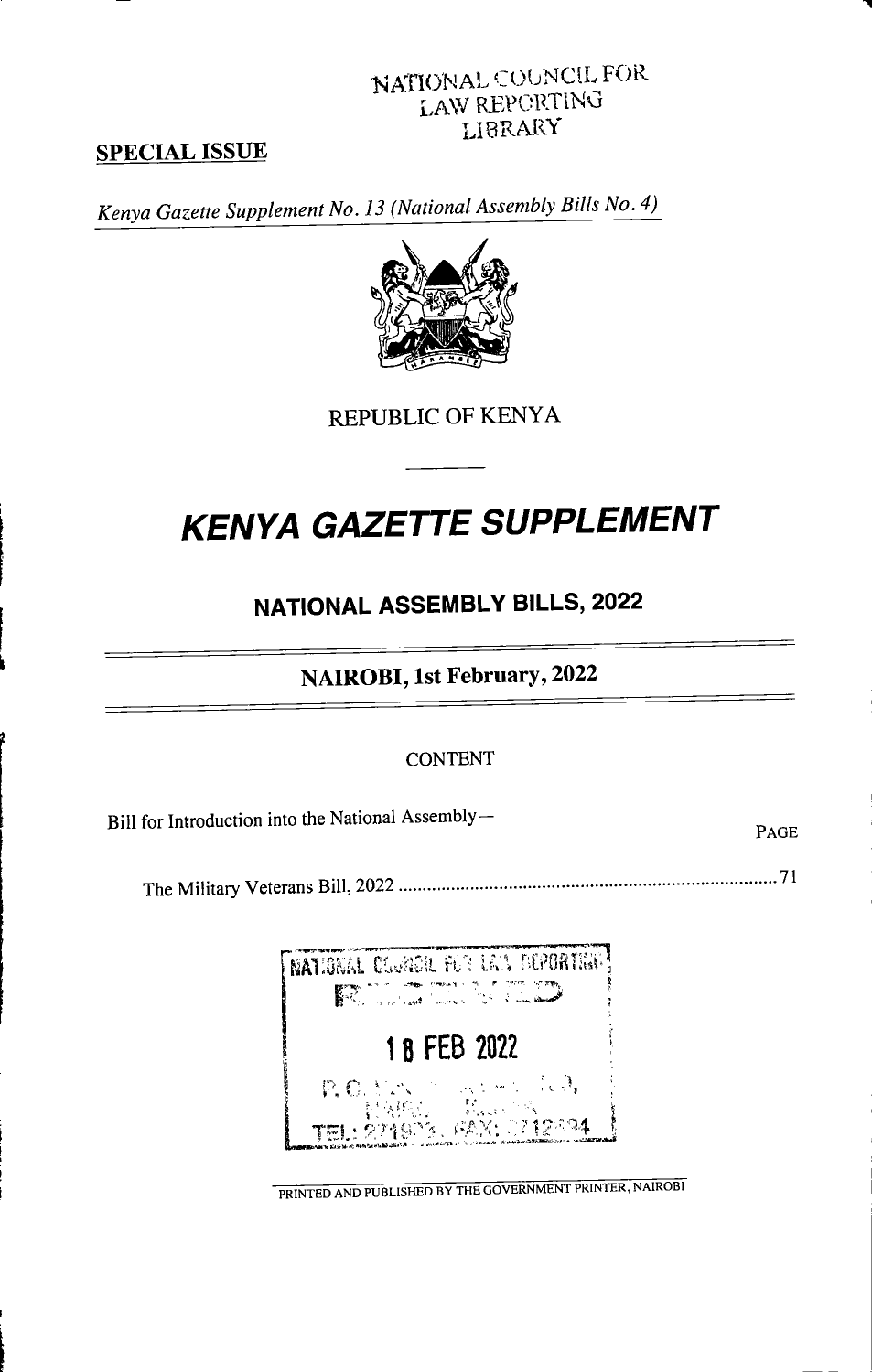# THE MILITARY VETERANS BILL, 2022 **ARRANGEMENT OF CLAUSES**

#### Clause

#### **PART I-PRELIMINARY**

- $1 -$ Short title
- $2$ -Interpretation
- 3-Principal objects of the Act
- 4-Guiding principles of the Act
- 5-Act does not confer entitlements

## **PART II-MILITARY VETERANS' BENEFITS**

- 6-Military veterans
- $7 -$ Benefits

### **PART III-ADMINISTRATION**

- 8-Powers of the Defence Council
- 9-Director of Military Veterans
- 10—Functions of the Director
- 11-Establishment of the Advisory Committee
- 12-Qualifications of the members of the Advisory Committee
- 13-Filling vacancies in the Advisory Committee
- 14—Tenure of members of the Advisory Committee
- 15—Remuneration and allowances of members of the **Advisory Committee**
- 16-Removal from office
- 17-Vacancy
- 18-Functions of the Advisory Committee
- 19-Reports of the Advisory Committee
- 20—Meetings of the Advisory Committee

### **PART IV-DEPENDANTS' EDUCATION FUND**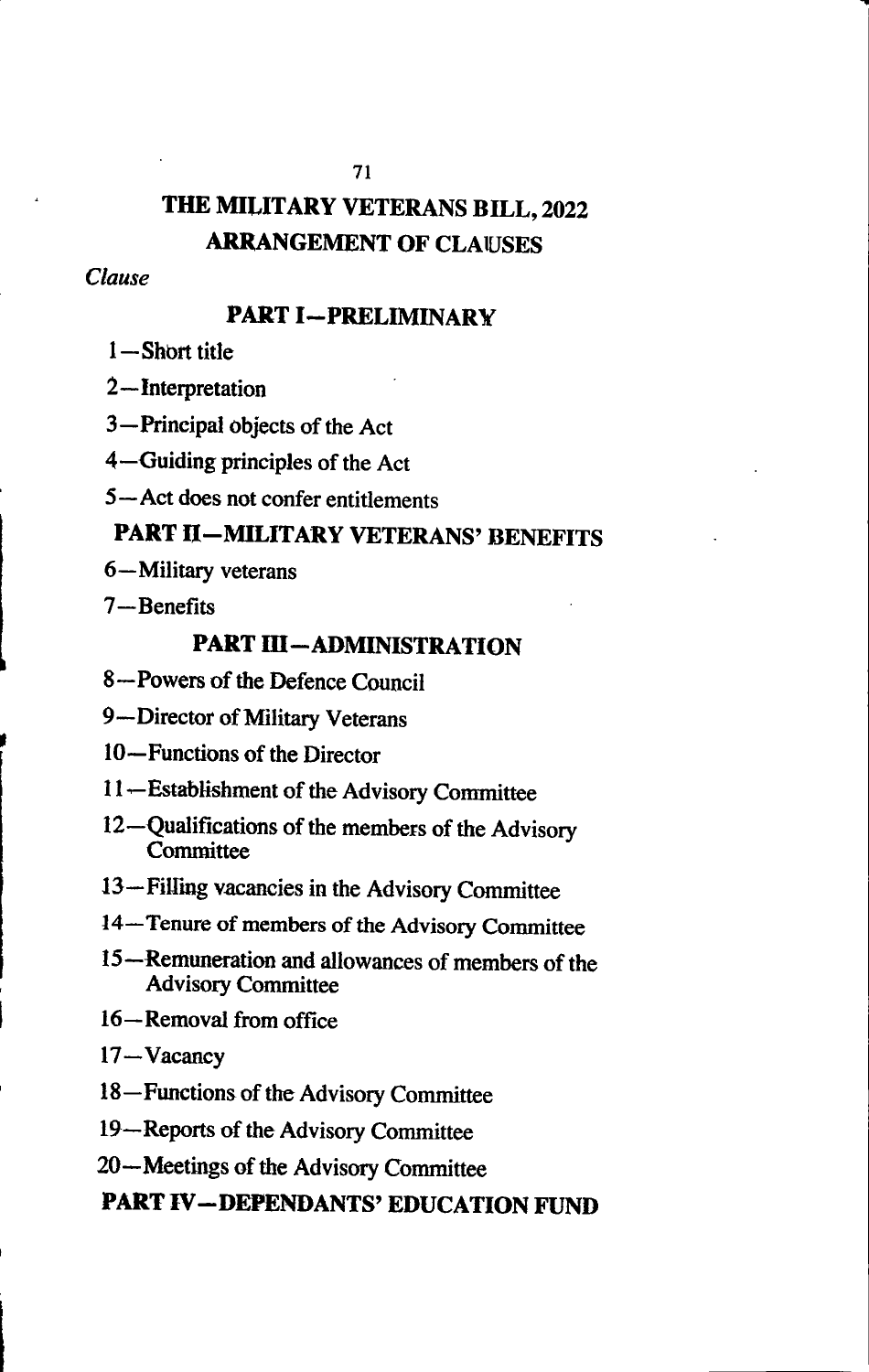## 21-Dependants' Education Fund **PART V-DEFENCE FORCES RETIREMENT HOME**

22-Defence Forces Retirement Home

### **PART VI-REGULATIONS**

23-Regulations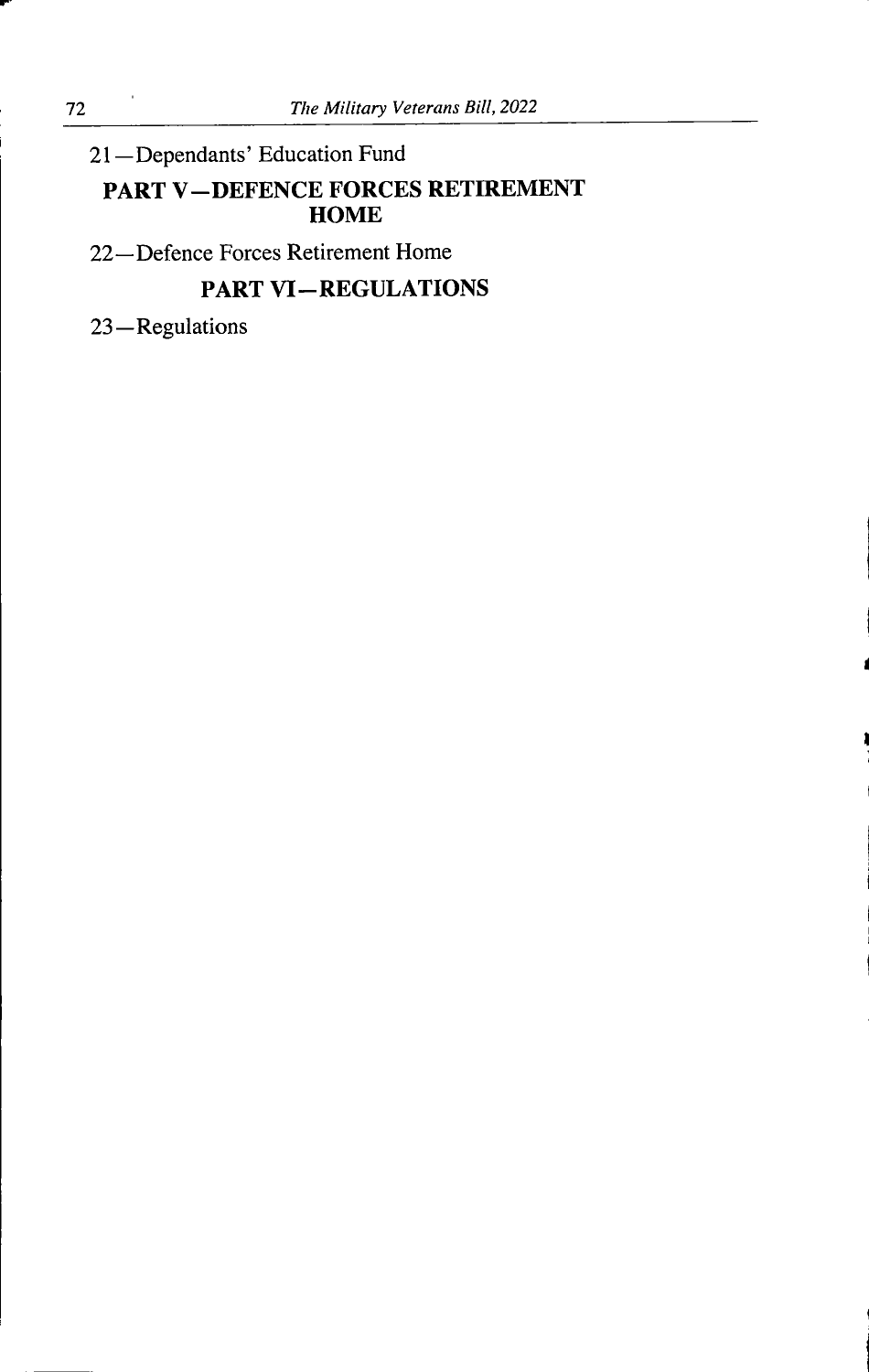### THE MILITARY VETERANS BILL, 2022

#### A BILL for

AN ACT of Parliament to establish a regulatory and institutional framework for the management of military veterans' affairs; for the provision of benefits to military veterans and military veterans'<br>dependants: to establish the Dependants' dependants; to establish the Dependants' Education Fund; to establish the Defence Forces Retirement Home; and for connected purposes

**ENACTED** by the Parliament of Kenya, as follows—

#### PART I-PRELIMINARY

1. This Act may be cited as the Military Veterans Act, 2022. Short title.

2. In this Act, unless the context otherwise Interpretation. requires—

"Advisory Committee" means the Advisory Committee on Military Veterans established by section 11;

"benefit" means any benefit contemplated in section 7;

"Cabinet Secretary" means the Cabinet Secretary responsible for matters relating to military veterans;

"child" means the unmarried biological or adopted child of a military veteran who has not attained eighteen years of age;

"Defence Council" means the Defence Council established under Article 241 (5) of the Constitution;

"dependant", in relation to a military veteran, means the spouse or child of a military veteran;

"Director" means the Director of Military Veterans appointed under section 9; and

"educational institution" means a—

(a) secondary school;

I

(b) technical or vocational institution;

(c) college or university.

3. The principal objects of this Act are to establish — Principal objects

of the Act.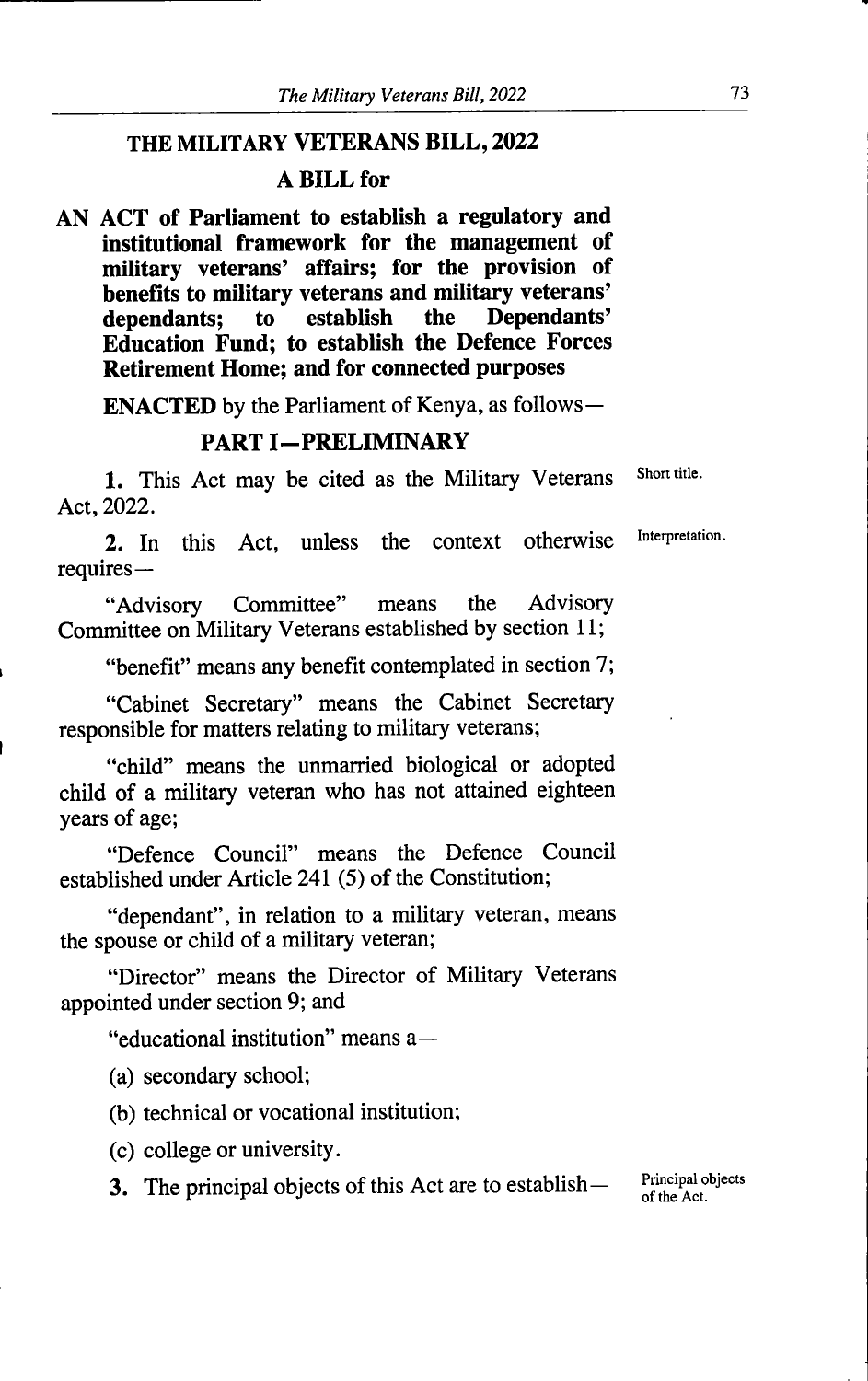- (a) a regulatory and institutional framework for the management of military veterans' affairs;
- (b) a regulatory and institutional framework for the provision of benefits to military veterans and military veterans' dependants;
- (c) the Dependants' Education Fund; and
- (d) the Defence Forces Retirement Home.

4. (1) For the purposes of this Act, the following shall be the guiding principles relating to military veterans-

- (a) the sacrifices made by military veterans during military service and their role in the protection of national boundaries, and the security and integrity of Kenya shall be honoured;
- (b) military veterans who suffer from physical  $\alpha$ mental disability that arise from their military service shall be given special benefits; and
- (c) Government ministries, departmentsand agencies involved with military veterans shall co-operate with the Ministry responsible for matters relating to military veterans for the benefit of military veterans.
- (2) Policies regarding military veterans shall be aimed  $at -$ 
	- (a) recognising and honouring military veterans;
	- (b) ensuring the smooth and seamless transition of military veterans from military service to civilian life:
	- (c) restoring the capability of military veterans with disabilities to the greatest extent possible;
	- (d) improving the quality of life of military veterans and their dependants; and
	- (e) facilitating effective access to benefits and services for military veterans.

(3) Funds relating to military veterans shall be managed in accordance with the following principles**Guiding** principles of the Act.

J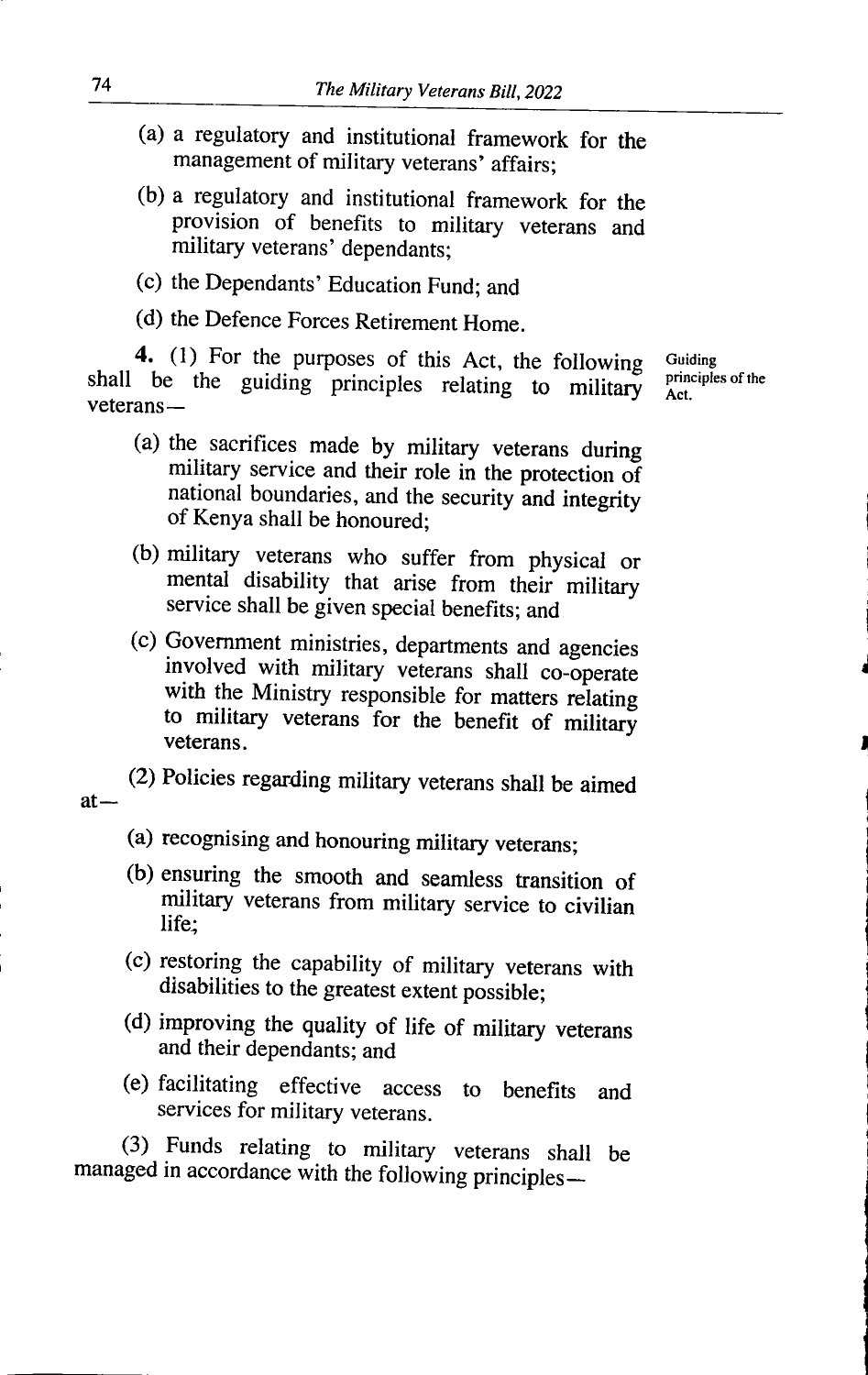- (a) transparency, accountability and integrity;
- (b) prudent and responsible use of funds;
- (c) responsible financial management and clear fiscal reporting;
- (d) observance of social responsibility;
- (e) engagement in sustainable income-generating activities with value for money; and
- (f) continuous system improvement and adaptability responsiveness.

5. This Act shall not be deemed to entitle a person defined as a military veteran under this Act or that person's dependant to any benefit conferred under this Act or any other written law merely on the ground of such definition.

#### PART II-MILITARY VETERANS' BENEFITS

6. (1) A Kenyan citizen shall be regarded as a military veteran for the purposes of this Act if that Kenyan  $c$ itizen —

- (a) has served in the Kenya Defence Forces;
- (b) became a member of the Kenya Armed Forces after 1963;
- (c) served in the King's African Rifles before  $1963$ ;
- (d) has completed service in the Armed Forces or Kenya Defence Forces;
- (e) receives a pension from the Armed Forces or Kenya Defence Forces; and
- (f) has not been dishonourably discharged from military service.

(2) Despite subsection (1), a person who was discharged or retired from the Armed Forces or Kenya Defence Forces on medical grounds shall, whether or not that person receives a pension, be regarded as a military veteran:

Provided that if the person suffers from a physical of mental disability that was self-inflicted or occasioned by the use of narcotic drugs or psychotropic substances, that person shall not be considered a military veteran for the purposes of this Act.

Military veterans.

Act does not confer entitlements.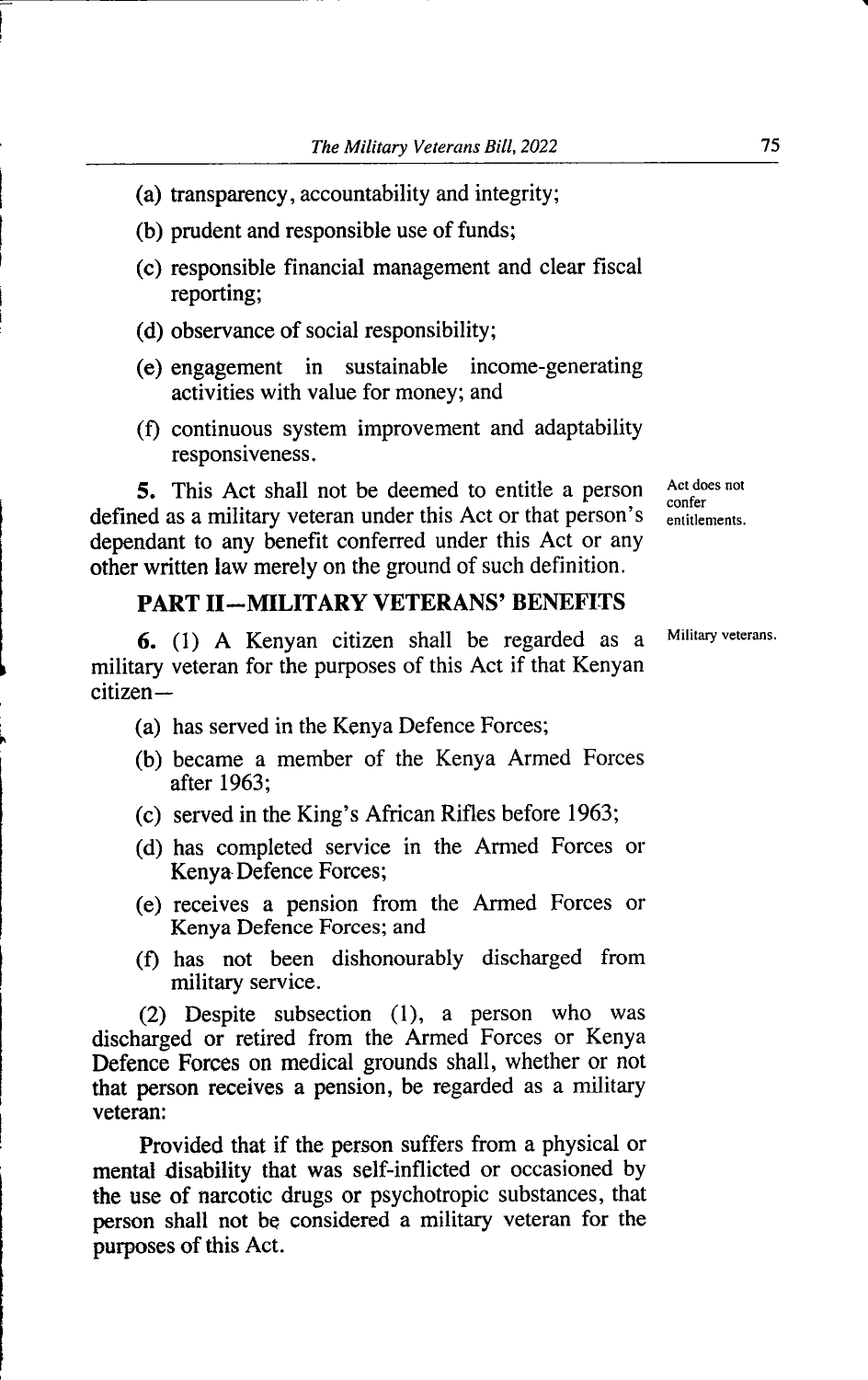(3) For the purposes of this section, "narcotic drugs and psychotropic substances" have the same meaning assigned to them under section 2 of the Narcotic Drugs and Psychotropic Substances (Control) Act, 1994; and No. 4 of 1994.

7. (1) Subject to the provisions of this Act, the following benefits may be conferred on a military  $v$  et  $eran$  —

- (a) counselling and treatment for post-traumatic stress or related conditions.
- (b) physical rehabilitation for any condition arising out of military service;
- (c) honouring and memorialising fallen military veterans:
- (d) education, training and skills development;
- (e) facilitation or advice on employment placement; an d
- (f) facilitation or advice on business opportunities.

(2) Subject to the provisions of this Act, the following benefits may be conferred on a military veteran's dependants—

- (a) counselling and treatment for post-traumatic stress or related conditions;
- (b) facilitation or assistance in education placement for children of military veterans;
- (c) facilitation or advice on employment placement; and
- (d) facilitation or advice on business opportunities.

(3) The Defence Council shall, subject to any Regulations that may be prescribed in this regard, facilitate the provisions of benefits under this section to military veterans and their dependants through the Ministry responsible for matters relating to military veterans, any other Government ministry, department or agency, or <sup>a</sup> private entity.

(4) Any Government ministry, department or agency that is responsible for the payment or provision of a benefit under this section shall co-operate with Ministry

**Benefits**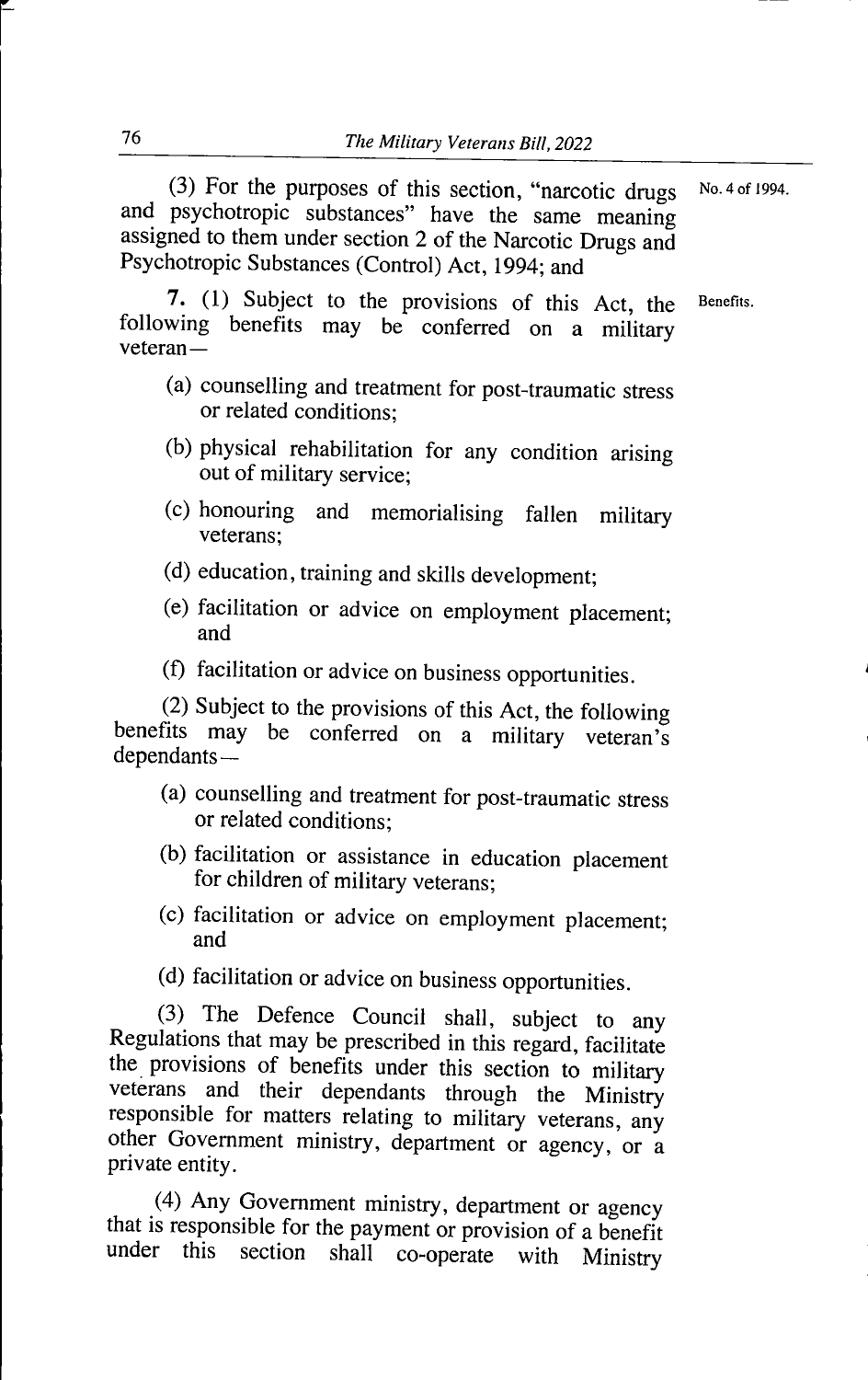responsible for matters relating to military veterans in<br>responsible to measure of provision of the benefits. respect of the payment or provision of the benefits.

 $(5)$  For the purposes of subsection  $(4)$ , the Principal (5) For the purposes Secretary in the Ministry responsible for matters relating to<br>consultation with the Cabine military veterans may, in consultation with the Cabinet Secretary responsible for matters relating to finance, enter-<br>Secretary responsible for matter with a relevant Governmen into service level agreements with a relevant Government ministry, department or agency for the facilitation of the payment or provision of benefits under this section.

# PART III-ADMINISTRATION

8. The Defence Council shall-

- (a) develop a policy on military veterans;
- (b) consider proposals by the Cabinet Secretary, the Chief of Defence Forces or the Director regarding the policy on military veterans, funding and budgeting in connection with military veterans' affairs;
- (c) commission research or studies on any issue affecting military veterans;
- (d) promote the implementation of programmes relating to military veterans' affairs under this Act; and
- (e) take such steps as may be necessary for the achievement of the objects of this Act.

9. (1) There shall be a Director of Military Veterans who shall be appointed by the Defence Council.

(2) The Director shall serve under the supervision of the Chief of Defence Forces.

(3) The Defence Council may revoke the appointment of the Director or redeploy the Director.

**10.** The Director shall —  $\qquad \qquad$  Director.

- (a) provide administrative services and facilities to the  $\frac{1}{100}$ Advisory Committee in the performance of its functions;
- (b) investigate any submission, inquiry or complaint relating to the benefits of military veterans or military veterans' dependants;

Director of Military Veterans.

Functions of the<br>Director.

Powers of the<br>Defence Council.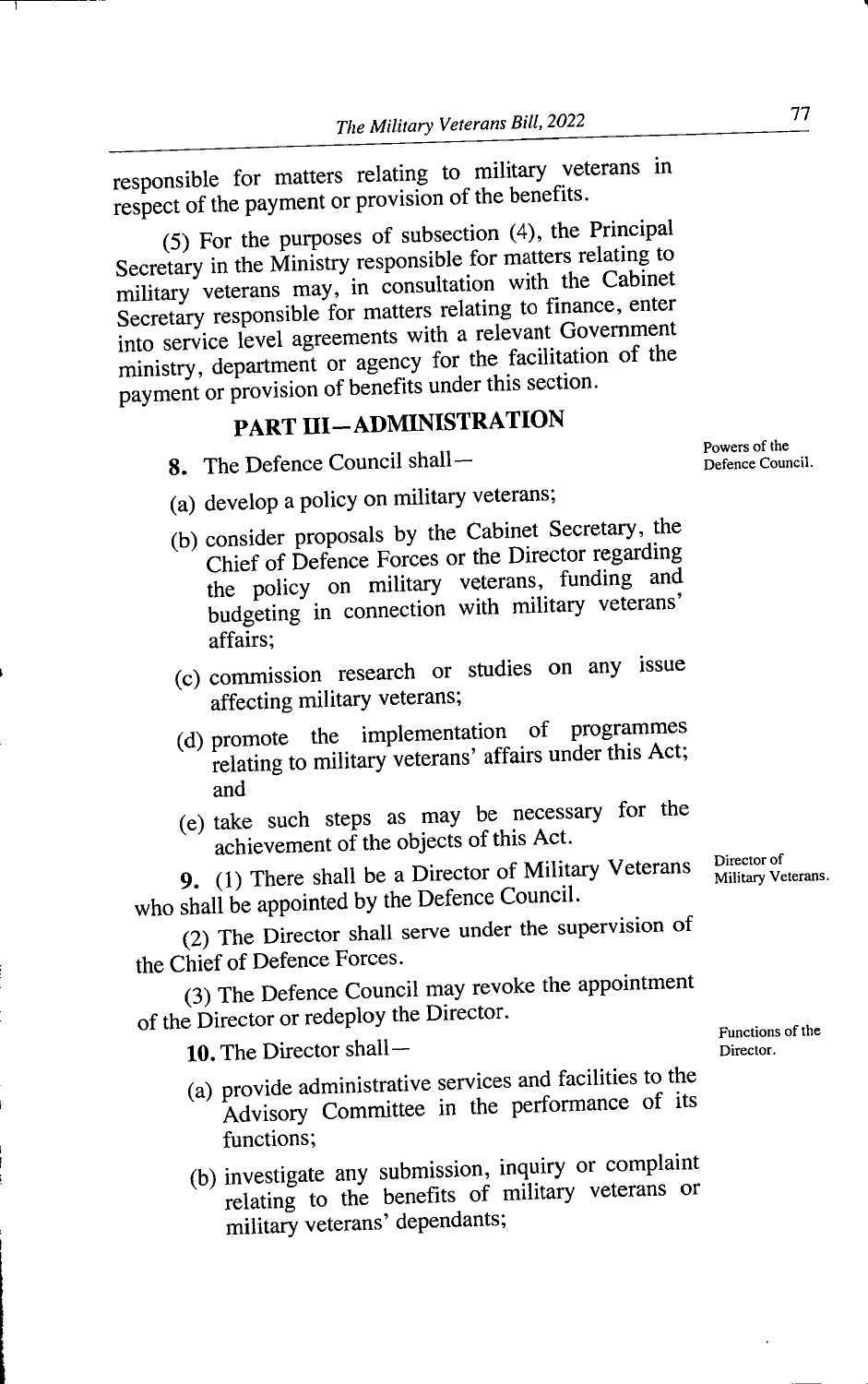- (c) prepare a report on the findings of an investigation under paragraph (b) and share the report together with recommendations thereon with the military veteran, the military veteran's dependant, Cabinet Secretary, Chief of Defence Forces or Advisory Committee as may be appropriate; and
- (d) with respect to an investigation under paragraph (b), provide the military veteran, the military veteran's dependant, Cabinet Secretary, Chief of Defence Forces or Advisory Committee as may be appropriate with appropriate advice or assistance;
- (e) develop strategies and programmes to facilitate the progressive realisation of benefits to military veterans and military veterans' dependants under<br>this Act:
- (f) make recommendations to the Defence Council regarding military veterans' affairs;
- (g) co-ordinate the implementation of policies relating to military veterans' affairs, report to the Chief of Defence Forces on the implementation of the policies and make recommendations thereon for consideration by the Defence Council;<br>(h) identify legislative and ad
- identify legislative and<br>interventions required for t administrative  $\frac{1}{2}$  interventions required for the reduction of elimination of disparities or discrimination regarding the treatment of military veterans or military veterans' dependants;
- (i) with the approval of the Cabinet Secretary, consult<br>any other relevant authorities, persons. organisations or institutions concerned with military veterans' affairs in order to achieve the objects of this Act;
- (j) collect, manage and update data and information from any relevant authority, person, organisation or institution concerned with military veterans'<br>affairs:
- $(x)$  assist military veterans or military veterans' dependants in filing applications for review to the Pensions Assessment Committee and PensionsAppeals Committee; and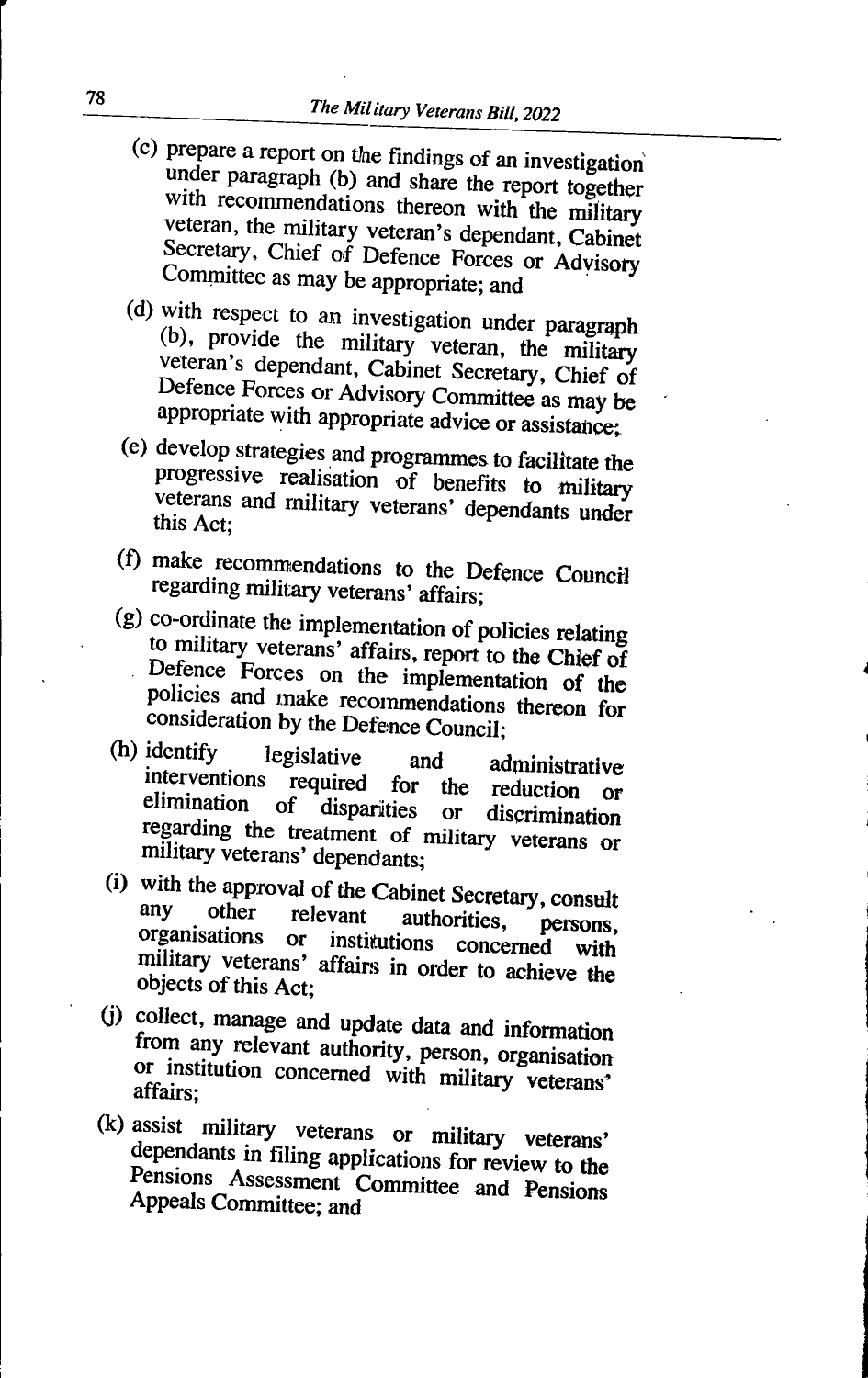(1) perform any other functions as may be directed by the Defence Council for the achievement of the objects of this Act.

11. (1) There shall be established an advisory Establishment committee to be known as the Advisory Committee on Military Veterans.

(2) The Advisory Committee shall comprise of  $-$ 

- (a) a chairperson appointed by the President on the recommendation of the Defence Council; and
- (b) six other members appointed by the Defence Council.

(3) An appointment under this section shall be by name and notice in the Gazette.

(4) In making appointments under subsection  $(2)$  (b), the Defence Council shall ensure that—

- (a) not more than two-thirds of the members of the Advisory Council are of the same gender; and
- (b) at least one member each shall be a retired senior officer, junior officer and service member.

(5) The Director shall be the secretary to the Advisory Committee.

12. A person shall be qualified to be appointed as the Qualifications of members of the  $\Delta$  dvisory Committee if that members of the chairperson or member of the Advisory Committee if that person-

- (a) in the case of the chairperson, is a retired general officer of the Armed Forces or Kenya Defence Forces;
- {b) in the case of a member appointed under subsection 11 $(2)$  (b), is a military veteran;
- (c) meets the requirements of Chapter Six of the Constitution; and
- (d) has not acted in a manner that is prejudicial to national security since the end of his or her military service.

13.(1) Whenever a vacancy occurs in the Advisory Filling vacancies<br>mittee, the Defence Council shall by potice in at last, in the Advisory Committee, the Defence Council shall, by notice in at least

Advisory Committee.

Establishment of Committee.

Committee.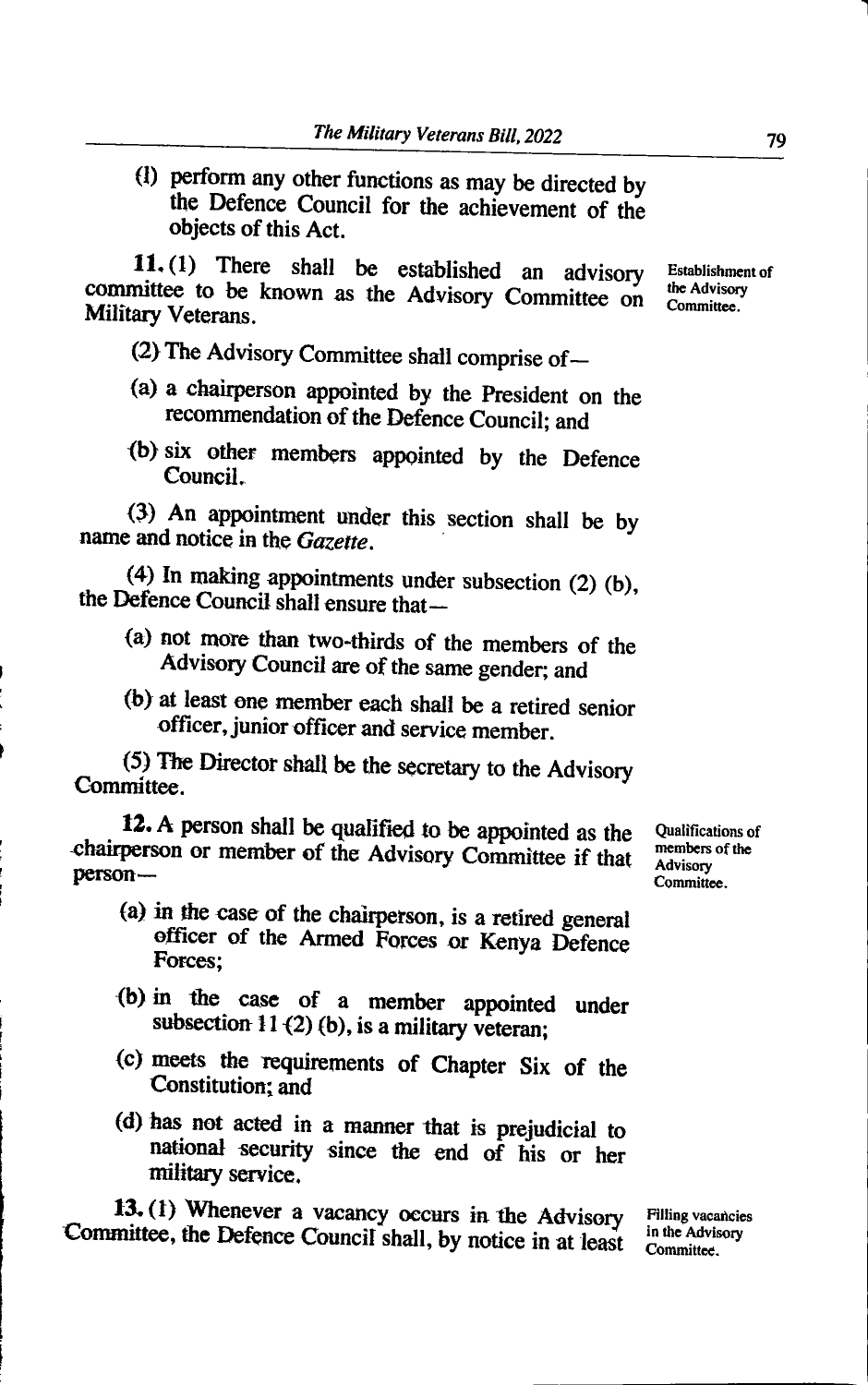two newspapers with a national circulation, invite applications from qualified persons for appointment as members of the Advisory Committee.

(2) Any person who is interested in being appointed as a member of the Advisory Committee shall apply in writing to the Principal Secretary in the Ministry responsible for matters relating to military veterans within twenty-one days from the date of the notice under subsection (1).

(3) An application under subsection (2) shall  $contain -$ 

- (a) full personal and career particulars of the applicant;
- (b) the reasons and motivations for the application; and
- $(c)$  any other particulars that may be specified in the notice under subsection (1).

(4) With regards to the appointment of the chairperson of the Advisory Committee, the Defence Council shall prepare and submit to the President a shortlist of three names within seven days from the end of the period specified in subsection (2) and the President shall appoint one of them to be the chairperson.

(5) With regards to the appointment of the members of the Advisory Council under section 11  $(2)$  (b), the Defence Council shall appoint the successful applicant within sever days from the end of the period specified in subsection  $(2)$ and notify the successful applicant in writing.

14. (1) The chairperson and members of the Advisory Committee shall hold office on a part-time basis.

(2) The chairperson and members of the Advisory Committee shall hold office for a period not exceeding four years and shall not be eligible for re-appointment.

(3) In appointing the members of the Advisory Committee, the Defence Council shall ensure that the tenure of not more than half of the members of the Advisory Committee does not end at the same time.

15.The chairperson and members of the Advisory Committee shall be paid such remuneration and allowances

Tenure of members of the Advisory Committee.

members of the Remuneration and allowances of the

r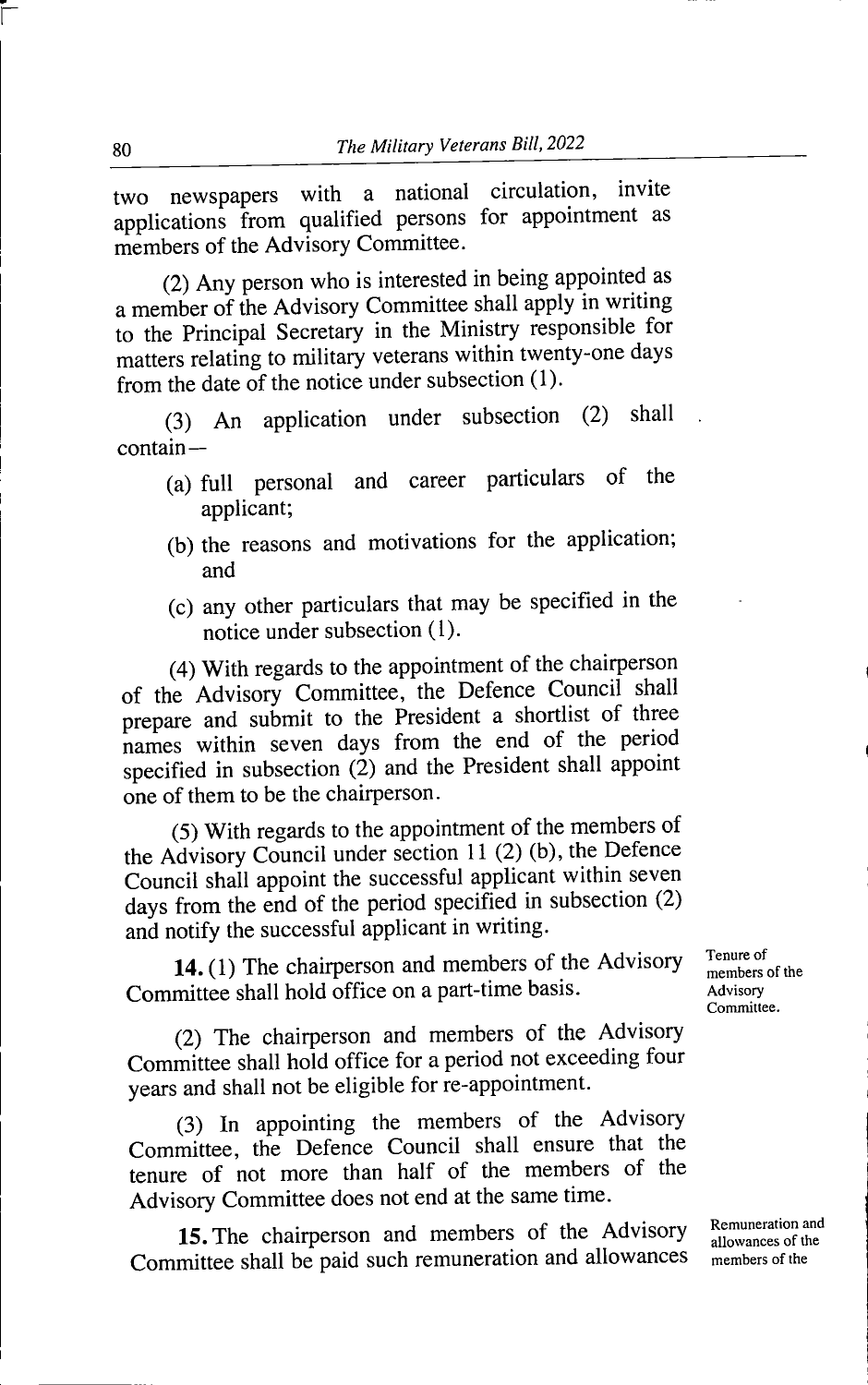as the Defence Council shall, on the advice of the Salaries and Remuneration Commission, determine.

16. (1) The President, in the case of the chairperson, or the Defence Council, in the case of any other member, may remove the chairperson or member of the Advisory Committee from office on the ground of misconduct, incapacity or incompetence.

(2) Before the chairperson of member of the Advisory Committee is removed from office, he or she shall be afforded a reasonable opportunity to make representations on the reasons why he or she should not be removed from office.

(3) Where the President intends to remove the chairperson from office or the Defence Council intends to remove a member of the Advisory Committee from office, the President or Defence Council may, as the case may be, suspend the chairperson or member form office pending his or her removal during which the chairperson or member may make representations in accordance with subsection  $(2)$ .

17. (1) A vacancy may occur in the office of chairperson or member of the Advisory Committee if the holder of the office—

- (a) resigns in writing to the appointing authority;
- (b) is removed from office in accordance with this Act;
- (c) dies.

(2) Where the chairperson or member intends to resign from office, he or she shall give a notice of at least three months.

(3) In the case of a resignation, the appointing authority may, for good cause, accept a shorter notice than the one specified in subsection (2).

18. The Advisory Committee shall — Functions of the

Advisory Committee.

- (a) advise the Defence Council on any matter relating to the policy relating to military veterans;
- (b) on its own initiative or on the request of the Cabinet Secretary or Defence Council, make

Advisory Committee.

Removal from office.

Vacancy.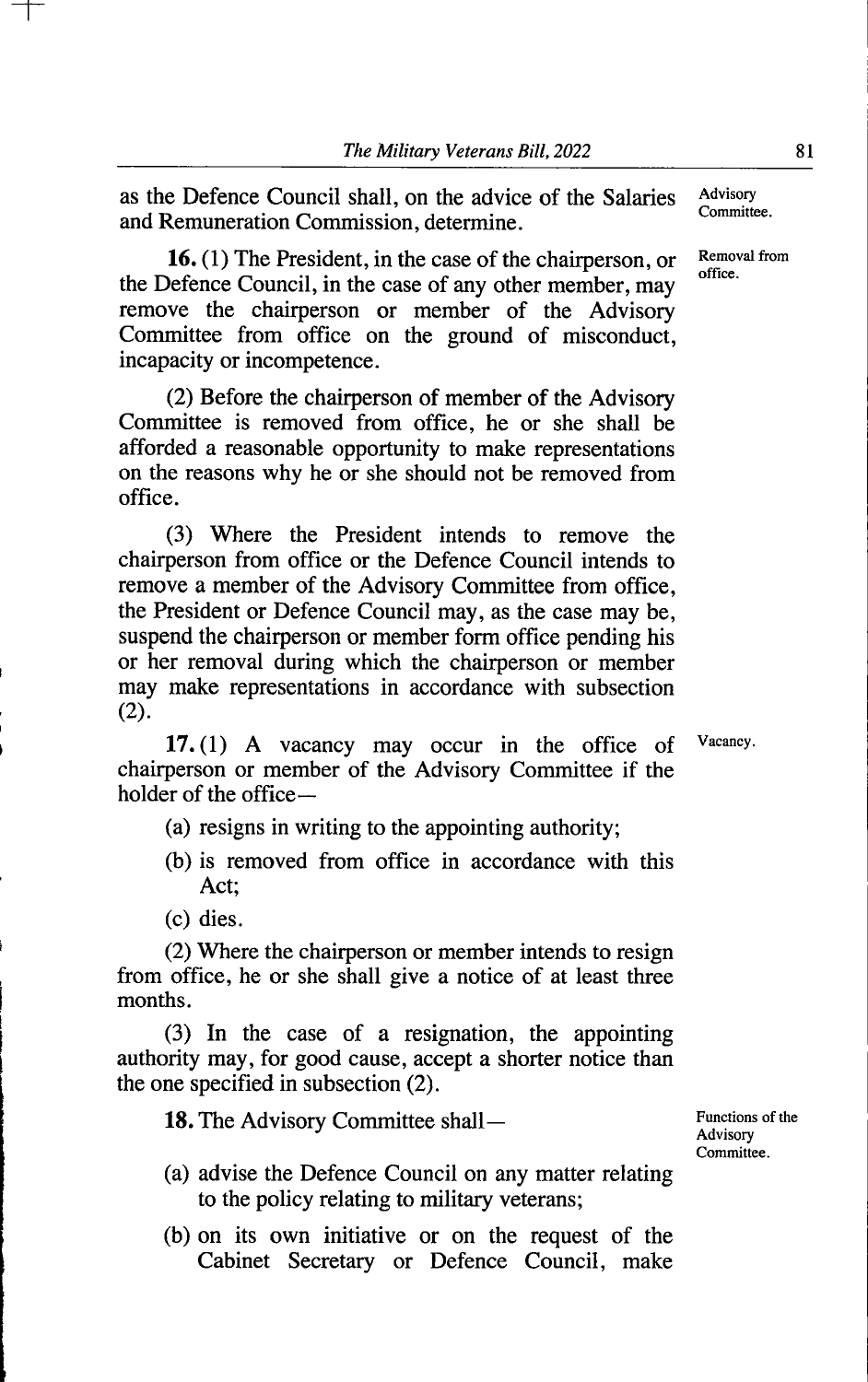recommendations to the Defence Council, Cabinet Secretary or Director on any matter relating to military veterans or military veteran's dependants;

- (c) on the request of the Defence Council or Cabinet Secretary, conduct research on any matter relating<br>to military veterans or military veteran's military veteran's dependants; and
- (d) perform any other functions as directed by the Defence Council necessary for the achievement of the objects of this Act.

19. Within ninety days after the end of the financial year, the Advisory Committee shall submit to the Defence Council a report on its activities during the preceding year.

20. (1) The first meeting of the Advisory Committee after the commencement of this Act shall be held on such a date and time and at such a place as the Cabinet Secretary shall determine.

(2) Each meeting of the Advisory Committee shall be held on such a date and time and at such a place as the chairperson, in consultation with the Cabinet Secretary, shall determine and not more than three months shall elapse between each meeting of the Advisory Committee.

(3) The decisions of the Advisory Committee shall be by a majority vote of the members present and voting and in case of an equality of votes, the chairperson shall cast the deciding vote in addition to his or her deliberative vote.

(4) The quorum at the meetings of the Advisory Committee shall be four members.

(5) Any member who has any personal interest in a matter before die Advisory Committee shall disclose the interest and shall not participate in the proceedings of the Advisory Committee when that matter is being considered.

(6) The Advisory Committee shall, save as otherwise provided in this Act, determine its own procedure.

#### PART IV-DEPENDANTS' EDUCATION FUND

21. (1) The Defence Council shall establish a fund to be known as the Dependants' Education Fund to provide scholarships for the education of the children of -

Reports of the Advisory Committee.

Meetings of the Advisory Committee.

Dependants' Education Fund.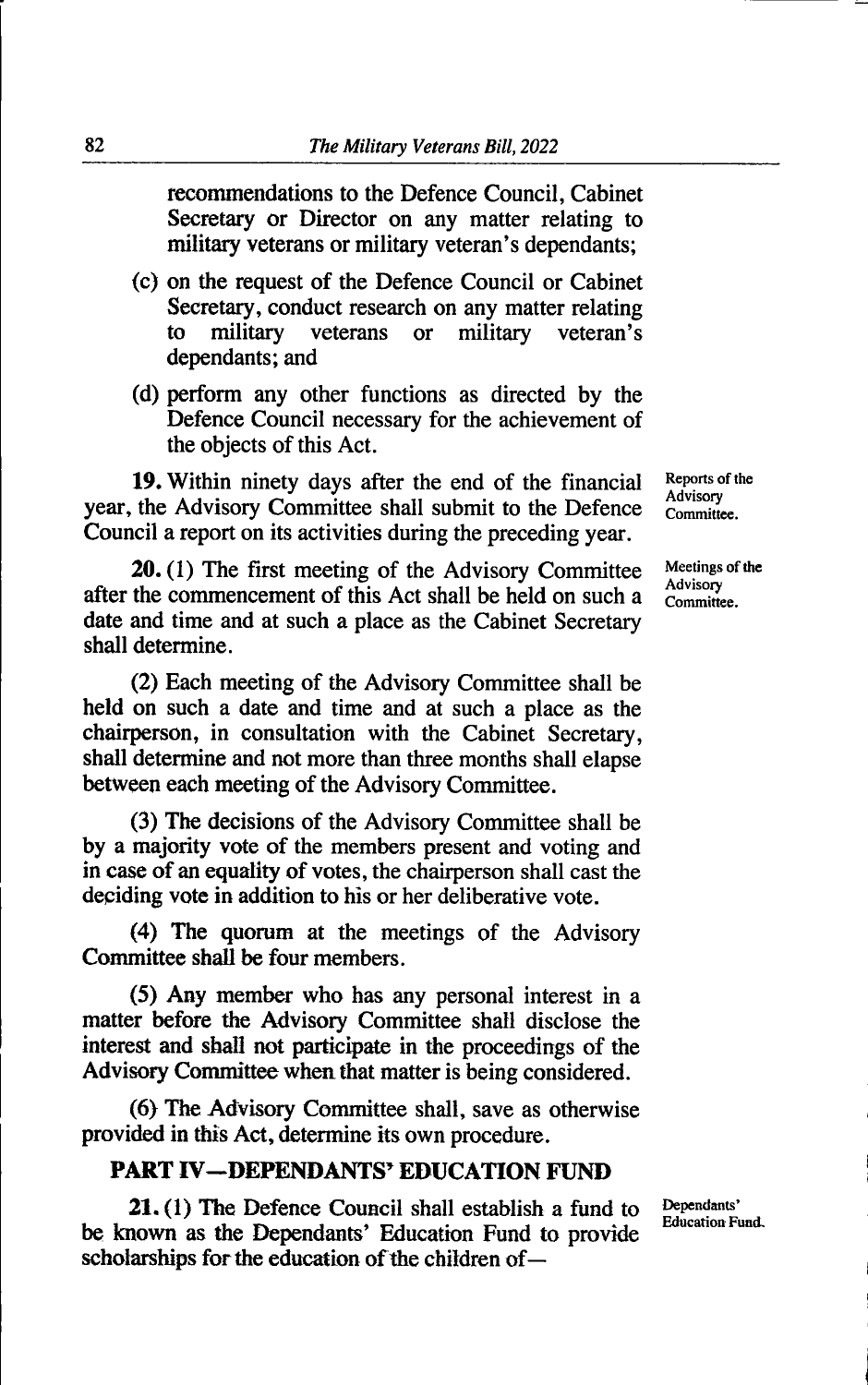- (a) members of the Kenya Defence Forces and military veterans; and
- (b) deceased members of the Kenya Defence Forces or deceased military veterans.

(2) The Defence Council shall prescribe Regulations for the administration of the Fund including the procedure for processing applications for scholarships from the Fund.

 $(3)$  All receipts, earnings and accruals to the Fund, and the balance of the Fund at the close of each financial year, shall be retained by the Fund for use for the purpose for which the Fund has been established.

(4) The Fund shall be established and administered in accordance with the provisions of the Public Finance Management Act, 2012. No. 18 of 2012.

#### PART V-DEFENCE FORCES RETIREMENT **HOME**

22. (1) The Defence Council shall establish a retirement home to be known as the Defence Forces Retirement Home to provide residential and related services to military veterans.

(2) The Defence Council shall prescribe Regulations for the achievement of the objects of this section and notwithstanding the generality of the foregoing, the Regulations may provide for-

- (a) persons who shall be eligible to reside in the Defence Forces Retirement Home;
- (b) the services to be provided in the Defence Forces Retirement Home;
- (c) contributions to be made by members of the Kenya Defence Forces with respect to the Defence Forces Retirement Home; and

(d) any other relevant matter relating to the Defence Forces Retirement Home.

#### **PART VI-REGULATIONS**

23.(1) The Defence Council may make Regulations Regulations. generally for the better carrying out of the provisions of this Act.

Defence Forces Retirement Home.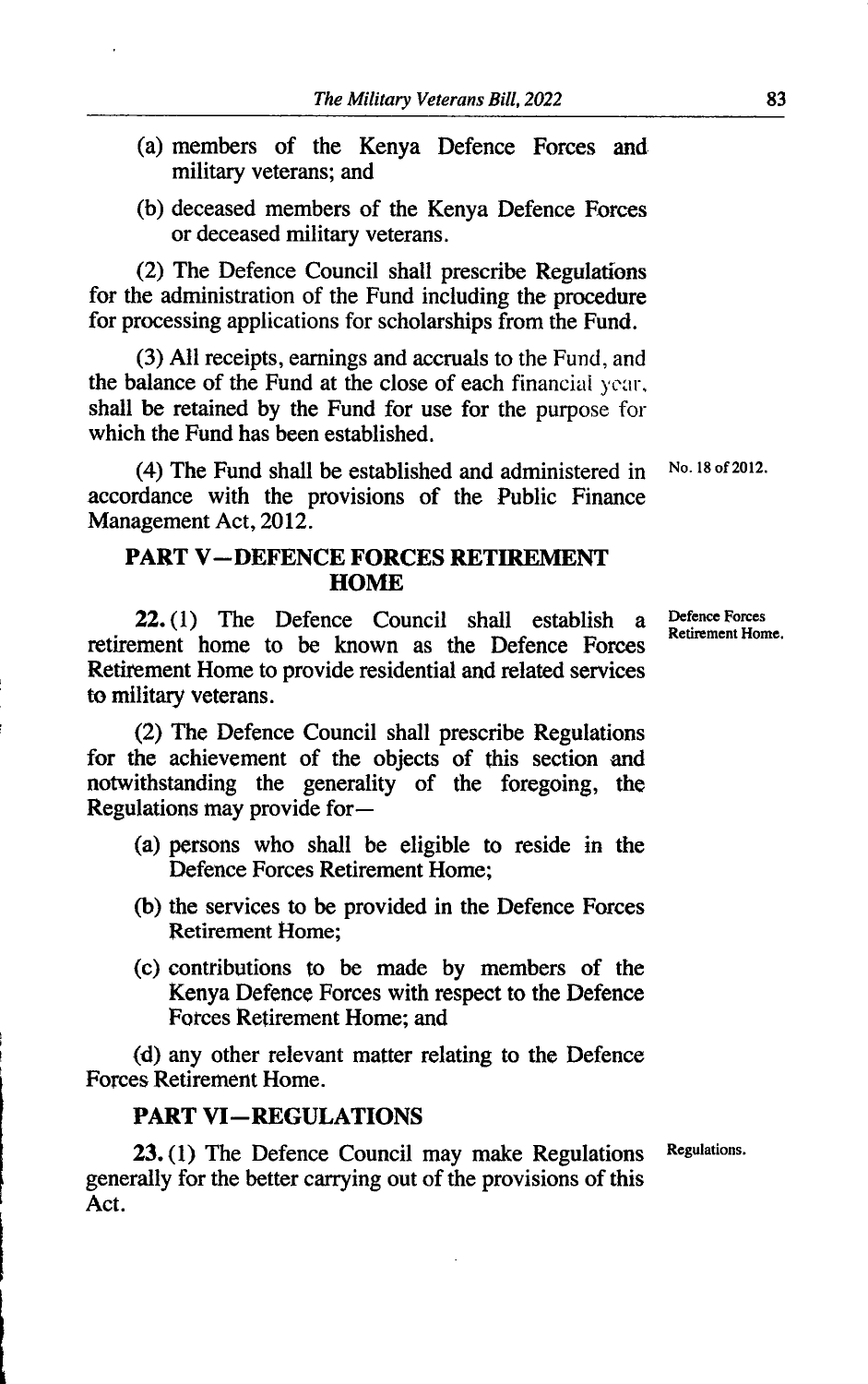(2) Despite the generality of subsection (1), the Regulations made under this section may provide for—

- (a) the manner of accessing any benefit provided under this Act; and
- (b) any matter required or permitted to be prescribed by or in accordance with this Act.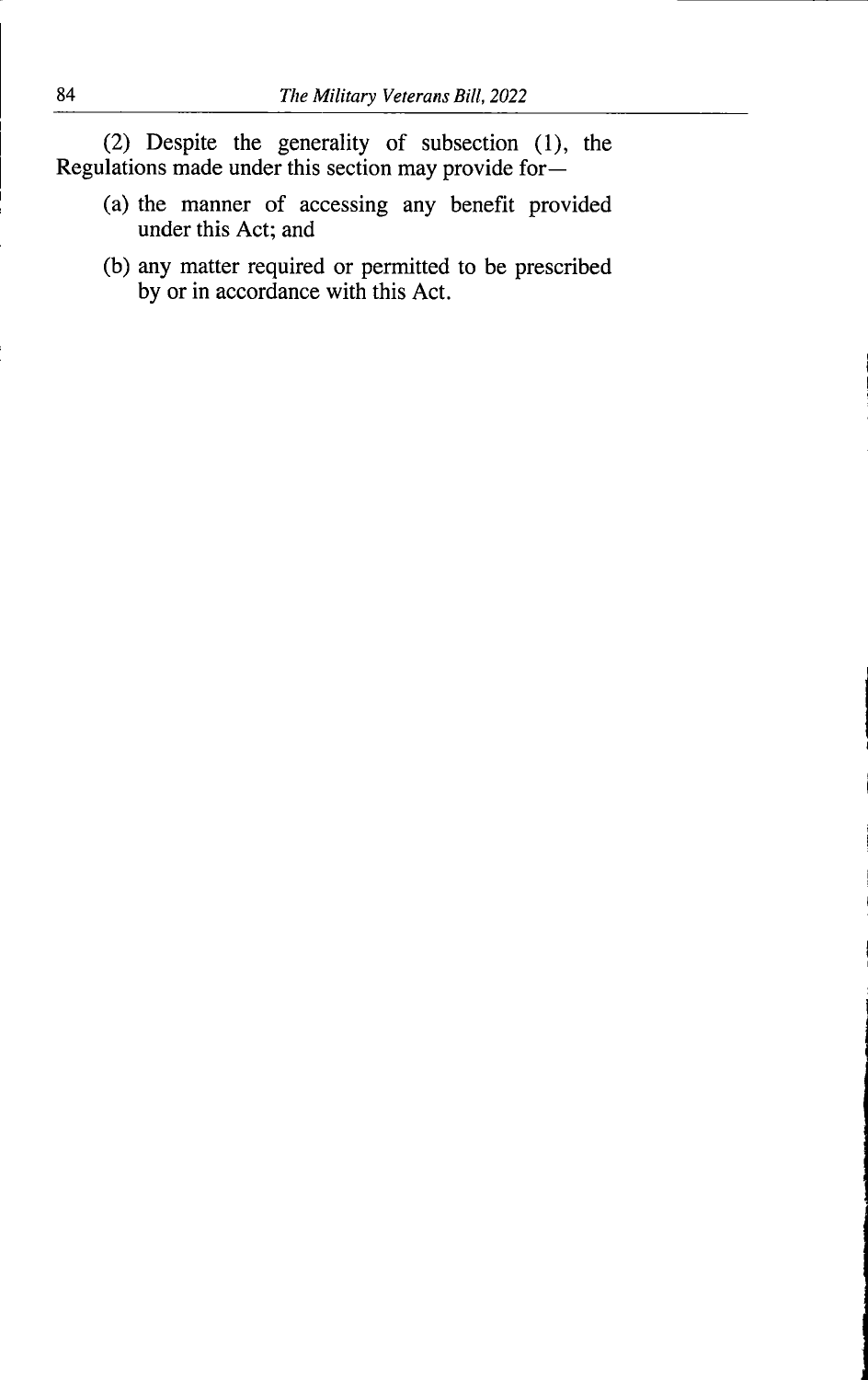### MEMORANDUM OF OBJECTSAND REASONS

The object of the Bill is to establish a regulatory and institutional framework for the management of military veterans' affairs; for the provision of benefits to military veterans and military veterans<br>Consider the stablish the dependants; to establish the Dependants' Education Fund; to establish the Defence Forces Retirement Home; and for connected purposes. The Bill consists of twenty-three clauses.

Clause 1 of the Bill contains the short title.

Clause 2 of the Bill contains definitions of key terms used in the Bill.

**Clause 3 of the Bill** provides for the principal objects of the Act including the management of military veterans' affairs; the provision of benefits to military veterans and military veterans' dependants; the establishment of the Dependants' Education Fund; and the establishment of the Defence Forces Retirement Home.

**Clause 4 of the Bill** provides for the guiding principles of the Act including principles relating to military veterans; policies relating to military veterans; and principles for the management of funds relating to military veterans.

Clause 5 of the Bill provides that the benefits conferred under the Act shall not be conferred on a person merely because that person is a military veteran as defined under the Act.

**Clause 6 of the Bill** provides for the meaning of "military veteran", that is, a person who has retired from military service and who had served in the Kenya Defence Forces, in the Kenya Armed Forces after 1963, or in the Kings African Rifles before 1963; receives a military pension and who was not dishonourably discharged from military service.

**Clause 7 of the Bill** provides for the benefits conferred under the Act to military veterans and military veterans' dependants; the role of the Defence Council in the provision of those benefits; the obligations of Government ministries, departments and agencies; and the role of the Principal Secretary in the ministry responsible for military veterans.

Clause 8 of the Bill provides for the powers of the Defence Council under the Act.

Clause 9 of the Bill establishes the office of the Director of Military Veterans and places it under the supervision of the Chief of Defence Forces. It also provides for the revocation of the appointment of the Director or the Director's redeployment by the Defence Council.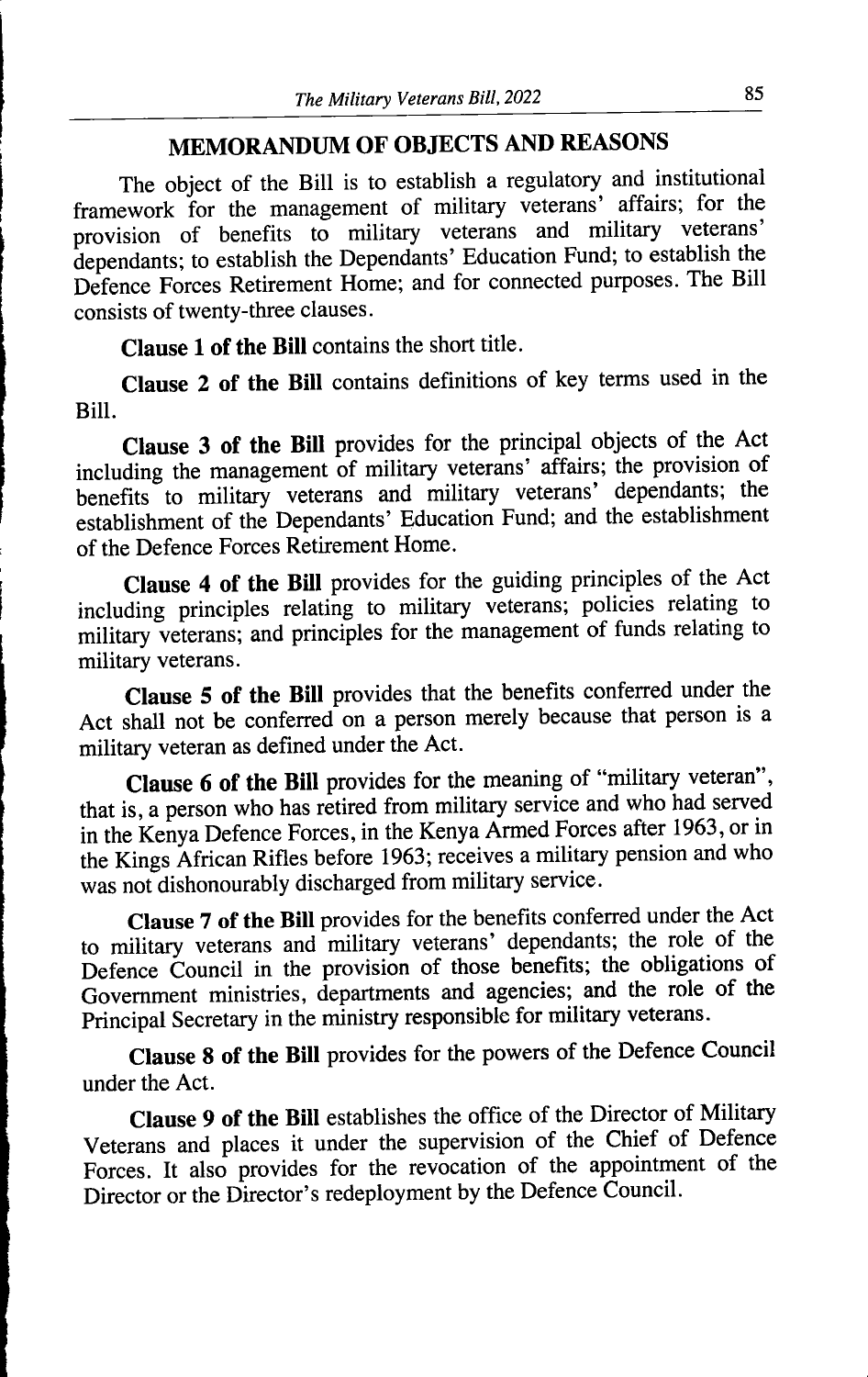Clause 10 of the Bill provides for the functions of the Director.

Clause 11 of the Bill provides for the establishment of the Advisory Committee on Military Veterans, its membership and the appointment of its members

Clause 12 of the Bill provides for the qualifications of the members of the Advisory Committee.

Clause 13 of the Bill provides for the procedure for the filling of vacancies in the Advisory Committee.

Clause 14 of the Bill provides for the tenure of the members of the Advisory Committee.

Clause 15 of the Bill provides for the determination of the remuneration and allowances of the members of the Advisory Committee.

Clause 16 of the Bill provides for the procedure for the removal from office of a member of the Advisory Committee.

Clause 17 of the Bill provides for the manner in which a vacancy may arise in the Advisory Committee including notice periods in case a member wishes to resign from office.

Clause 18 of the Bill provides for the functions of the Advisory Committee.

Clause 19 of the Bill provides for the reports of the Advisory Committee to the Defence Council.

Clause 20 of the Bill provides for the procedure for the convening of the meetings of the Advisory Committee and the obligation to declare conflicts of interest regarding any matter being considered by the Advisory Committee.

Clause 21 of the Bill provides for the establishment of the Dependants' Education Fund to provide scholarships for the children of members of the Kenya Defence Forces, mih'tary veterans or deceased service members or deceased veterans.

Clause 22 of the Bill provides for the establishment of the Defence Forces Retirement Home to provide residential and other services to military veterans.

Clause 23 of the Bill provides for the making of Regulations by the Cabinet Secretary for the better carrying out of the provisions of the Act.

### Statement on delegation of legislative powers and limitation of rights and fundamental freedoms in the Bill of Rights

This Bill delegates legislative powers to the Cabinet Secretary but it does not limit rights and fundamental freedoms in the Bill of Rights.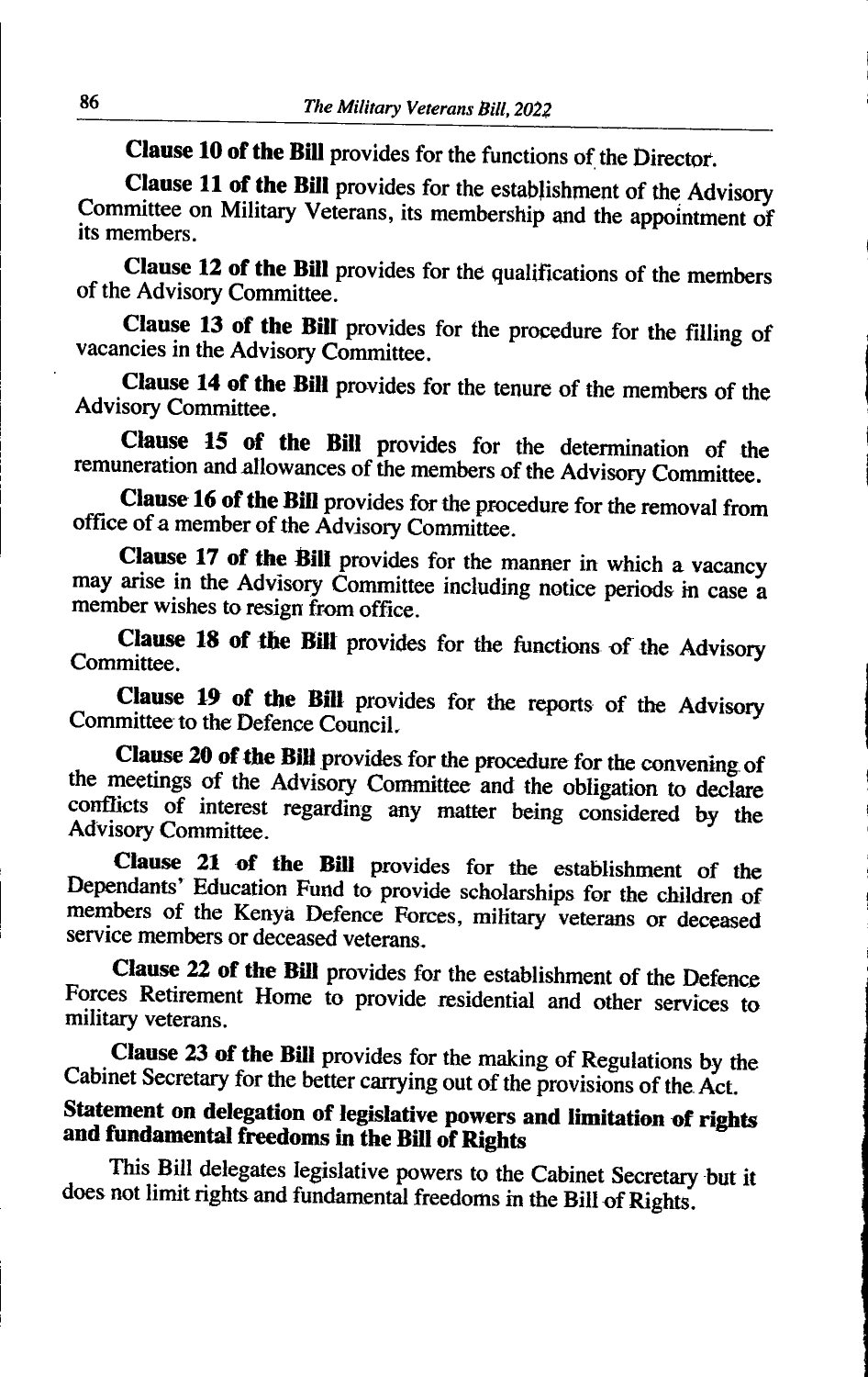# Statement on whether the Bill concerns County Governments

This Bill does not concern county governments as it does not affect the functions and powers of the county governments as set out in the Fourth Schedule to the Constitution.

### Statement on whether the Bill is a money Bill within the meaning of Ar ticle 114 of the Constitution

The enactment of this Bill may occasion additional expenditure of public funds.

 $\bullet$ 

Dated the 19th January, 2022.

AMOS KIMUNYA, Leader of the Majority Party.